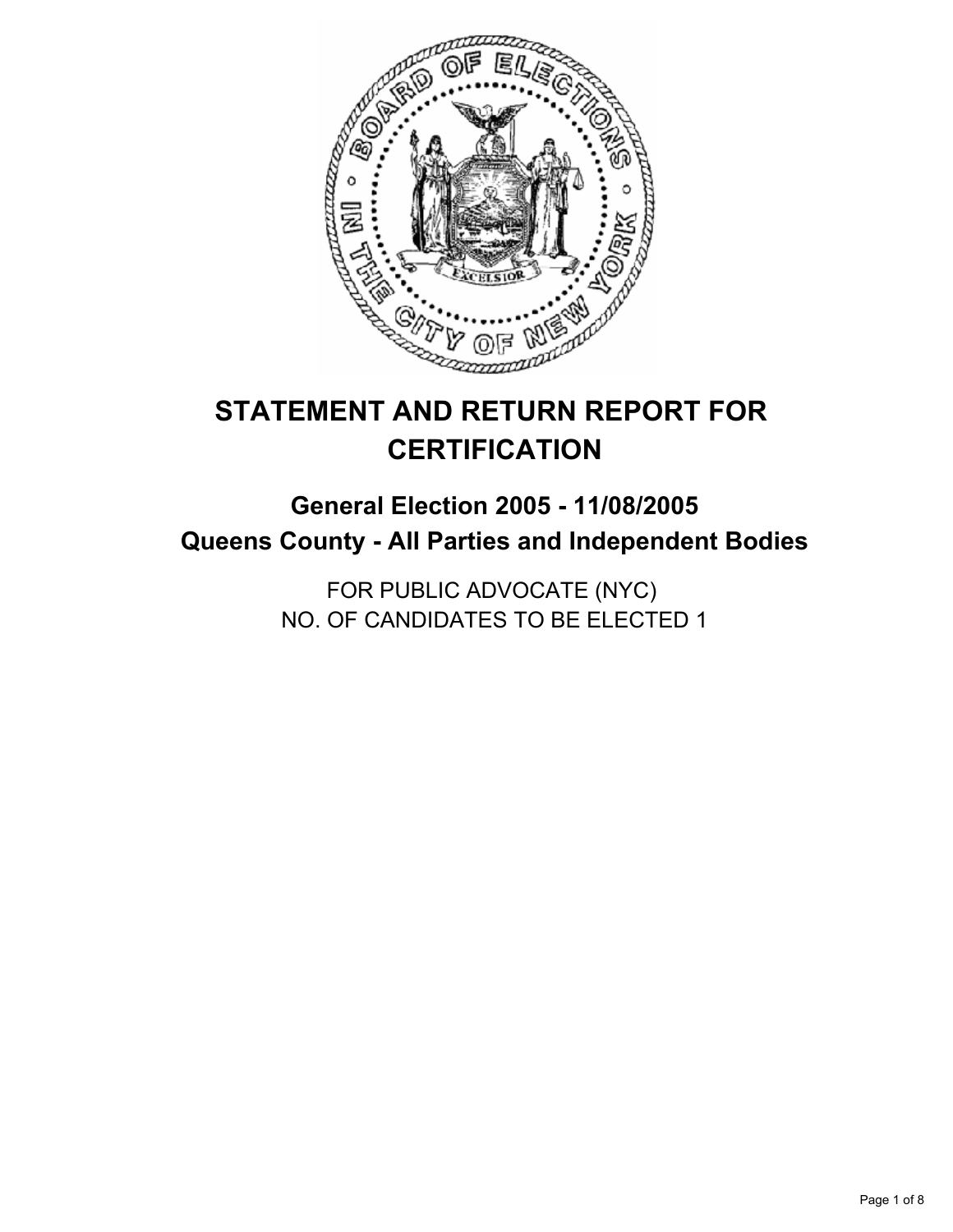

| <b>PUBLIC COUNTER</b>        | 12,924 |
|------------------------------|--------|
| <b>EMERGENCY</b>             | 11     |
| ABSENTEE/MILITARY            | 252    |
| AFFIDAVIT                    | 125    |
| <b>TOTAL BALLOTS</b>         | 13,312 |
| BETSY F GOTBAUM (DEMOCRATIC) | 6,634  |
| JAY GOLUB (CONSERVATIVE)     | 529    |
| JIM LESCZYNSKI (LIBERTARIAN) | 136    |
| BERNARD GOETZ (REBUILD)      | 119    |
| <b>TOTAL VOTES</b>           | 7,418  |
| <b>UNRECORDED</b>            | 5.894  |

#### **ASSEMBLY DISTRICT 23**

| <b>PUBLIC COUNTER</b>        | 21,946 |
|------------------------------|--------|
| <b>EMERGENCY</b>             | 84     |
| ABSENTEE/MILITARY            | 617    |
| <b>AFFIDAVIT</b>             | 234    |
| <b>TOTAL BALLOTS</b>         | 22,881 |
| BETSY F GOTBAUM (DEMOCRATIC) | 10.453 |
| JAY GOLUB (CONSERVATIVE)     | 1,630  |
| JIM LESCZYNSKI (LIBERTARIAN) | 207    |
| BERNARD GOETZ (REBUILD)      | 378    |
| LEE R KRONICK (WRITE-IN)     |        |
| MARK GREEN (WRITE-IN)        |        |
| <b>TOTAL VOTES</b>           | 12,670 |
| <b>UNRECORDED</b>            | 10,211 |

| <b>PUBLIC COUNTER</b>        | 25,586 |
|------------------------------|--------|
| <b>EMERGENCY</b>             | 93     |
| ABSENTEE/MILITARY            | 495    |
| <b>AFFIDAVIT</b>             | 194    |
| <b>TOTAL BALLOTS</b>         | 26,368 |
| BETSY F GOTBAUM (DEMOCRATIC) | 14,519 |
| JAY GOLUB (CONSERVATIVE)     | 1,495  |
| JIM LESCZYNSKI (LIBERTARIAN) | 316    |
| BERNARD GOETZ (REBUILD)      | 307    |
| NORMAN SIEGEL (WRITE-IN)     | 3      |
| <b>TOTAL VOTES</b>           | 16,640 |
| <b>UNRECORDED</b>            | 9.728  |
|                              |        |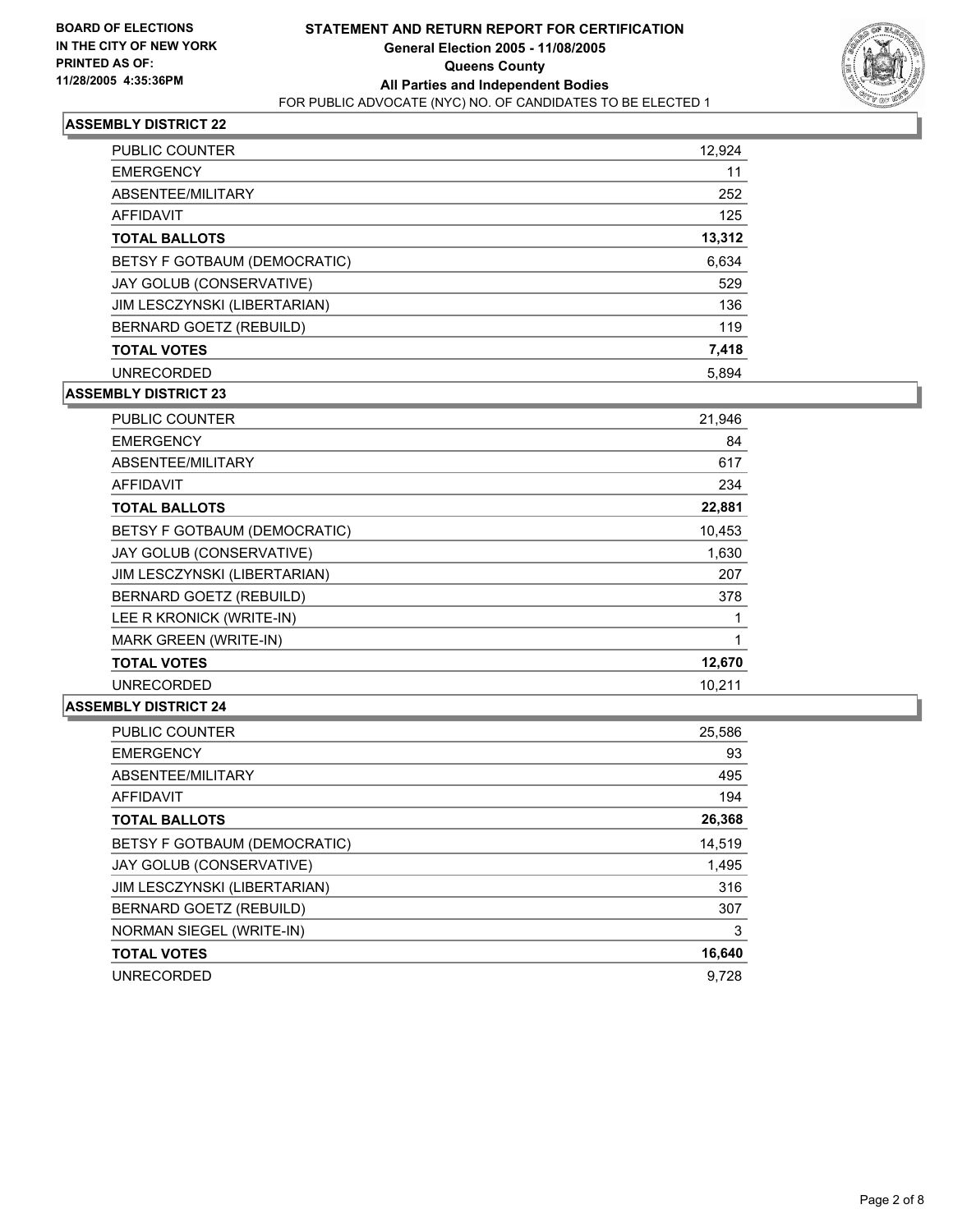

| <b>PUBLIC COUNTER</b>           | 15,944 |  |
|---------------------------------|--------|--|
| <b>EMERGENCY</b>                | 24     |  |
| ABSENTEE/MILITARY               | 313    |  |
| <b>AFFIDAVIT</b>                | 200    |  |
| <b>TOTAL BALLOTS</b>            | 16,481 |  |
| BETSY F GOTBAUM (DEMOCRATIC)    | 8,413  |  |
| JAY GOLUB (CONSERVATIVE)        | 932    |  |
| JIM LESCZYNSKI (LIBERTARIAN)    | 259    |  |
| BERNARD GOETZ (REBUILD)         | 175    |  |
| ABRAHAM J. GOLDSTEIN (WRITE-IN) | 2      |  |
| JERALD SEIDMAN (WRITE-IN)       |        |  |
| <b>TOTAL VOTES</b>              | 9,782  |  |
| <b>UNRECORDED</b>               | 6.699  |  |

#### **ASSEMBLY DISTRICT 26**

| <b>PUBLIC COUNTER</b>        | 27,535 |
|------------------------------|--------|
| <b>EMERGENCY</b>             | 116    |
| ABSENTEE/MILITARY            | 780    |
| AFFIDAVIT                    | 218    |
| <b>TOTAL BALLOTS</b>         | 28,649 |
| BETSY F GOTBAUM (DEMOCRATIC) | 14,438 |
| JAY GOLUB (CONSERVATIVE)     | 1,845  |
| JIM LESCZYNSKI (LIBERTARIAN) | 351    |
| BERNARD GOETZ (REBUILD)      | 316    |
| NORMAN SIEGEL (WRITE-IN)     |        |
| <b>TOTAL VOTES</b>           | 16,951 |
| <b>UNRECORDED</b>            | 11,698 |

| <b>PUBLIC COUNTER</b>        | 19,174 |
|------------------------------|--------|
| <b>EMERGENCY</b>             | 40     |
| ABSENTEE/MILITARY            | 459    |
| AFFIDAVIT                    | 197    |
| <b>TOTAL BALLOTS</b>         | 19,870 |
| BETSY F GOTBAUM (DEMOCRATIC) | 10,901 |
| JAY GOLUB (CONSERVATIVE)     | 997    |
| JIM LESCZYNSKI (LIBERTARIAN) | 255    |
| BERNARD GOETZ (REBUILD)      | 273    |
| <b>TOTAL VOTES</b>           | 12,426 |
| <b>UNRECORDED</b>            | 7.444  |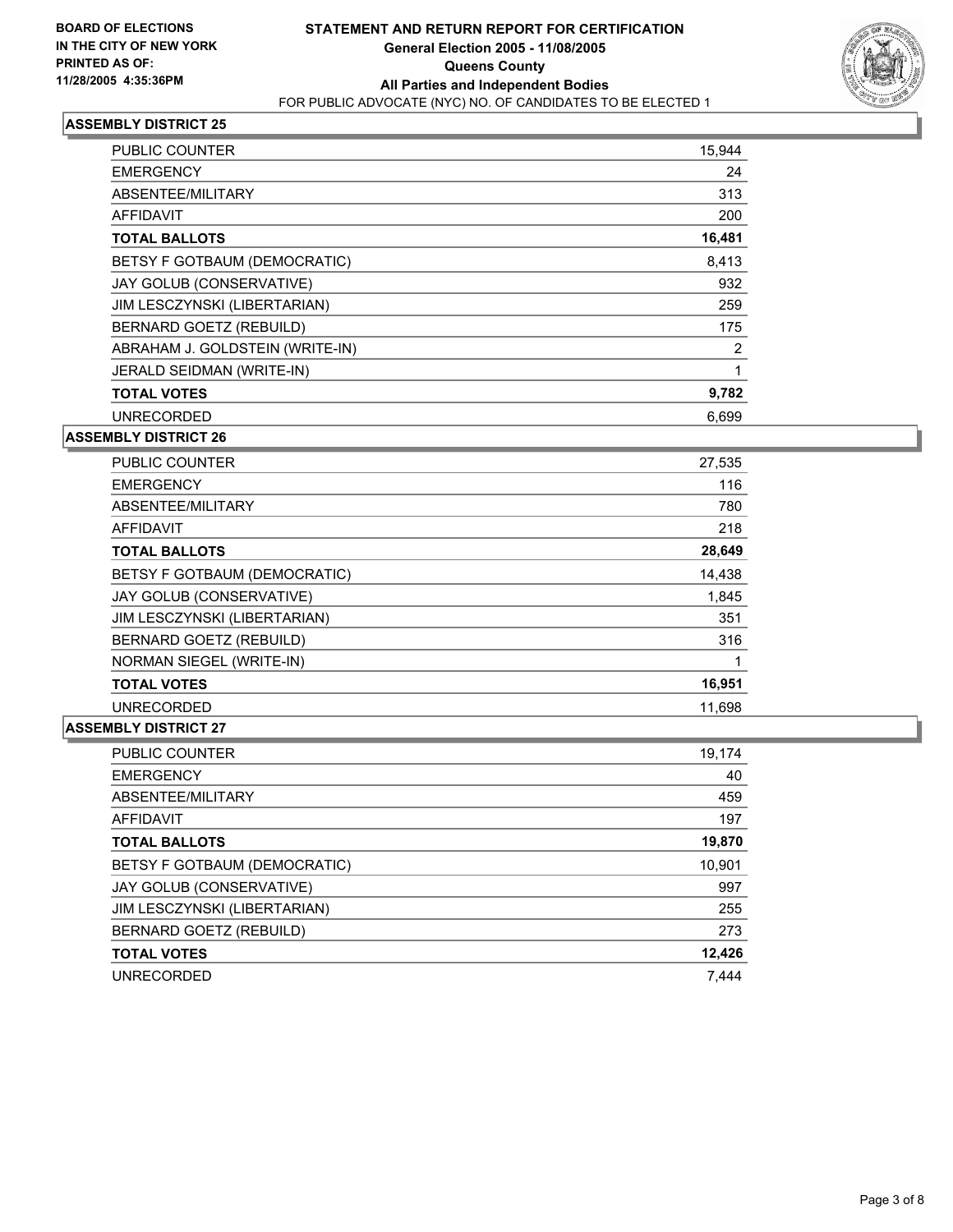

| <b>PUBLIC COUNTER</b>        | 23,409 |  |
|------------------------------|--------|--|
| <b>EMERGENCY</b>             | 6      |  |
| ABSENTEE/MILITARY            | 622    |  |
| AFFIDAVIT                    | 216    |  |
| <b>TOTAL BALLOTS</b>         | 24,253 |  |
| BETSY F GOTBAUM (DEMOCRATIC) | 12,453 |  |
| JAY GOLUB (CONSERVATIVE)     | 1,454  |  |
| JIM LESCZYNSKI (LIBERTARIAN) | 355    |  |
| BERNARD GOETZ (REBUILD)      | 335    |  |
| HAROLD M SHULTZ (WRITE-IN)   |        |  |
| NORMAN SIEGEL (WRITE-IN)     |        |  |
| <b>TOTAL VOTES</b>           | 14,599 |  |
| <b>UNRECORDED</b>            | 9,654  |  |

#### **ASSEMBLY DISTRICT 29**

| <b>PUBLIC COUNTER</b>        | 18,015 |  |
|------------------------------|--------|--|
| <b>EMERGENCY</b>             | 0      |  |
| ABSENTEE/MILITARY            | 312    |  |
| <b>AFFIDAVIT</b>             | 197    |  |
| <b>TOTAL BALLOTS</b>         | 18,524 |  |
| BETSY F GOTBAUM (DEMOCRATIC) | 12,237 |  |
| JAY GOLUB (CONSERVATIVE)     | 241    |  |
| JIM LESCZYNSKI (LIBERTARIAN) | 81     |  |
| BERNARD GOETZ (REBUILD)      | 117    |  |
| JOHN CRONIN (WRITE-IN)       | 2      |  |
| NORMAN SIEGEL (WRITE-IN)     |        |  |
| <b>TOTAL VOTES</b>           | 12,679 |  |
| <b>UNRECORDED</b>            | 5,845  |  |

| PUBLIC COUNTER               | 17,055 |
|------------------------------|--------|
| <b>EMERGENCY</b>             | 42     |
| ABSENTEE/MILITARY            | 304    |
| <b>AFFIDAVIT</b>             | 200    |
| <b>TOTAL BALLOTS</b>         | 17,601 |
| BETSY F GOTBAUM (DEMOCRATIC) | 8,319  |
| JAY GOLUB (CONSERVATIVE)     | 1,101  |
| JIM LESCZYNSKI (LIBERTARIAN) | 346    |
| BERNARD GOETZ (REBUILD)      | 295    |
| MARK SENAPE (WRITE-IN)       |        |
| NORMAN SIEGEL (WRITE-IN)     | 3      |
| <b>TOTAL VOTES</b>           | 10,065 |
| <b>UNRECORDED</b>            | 7.536  |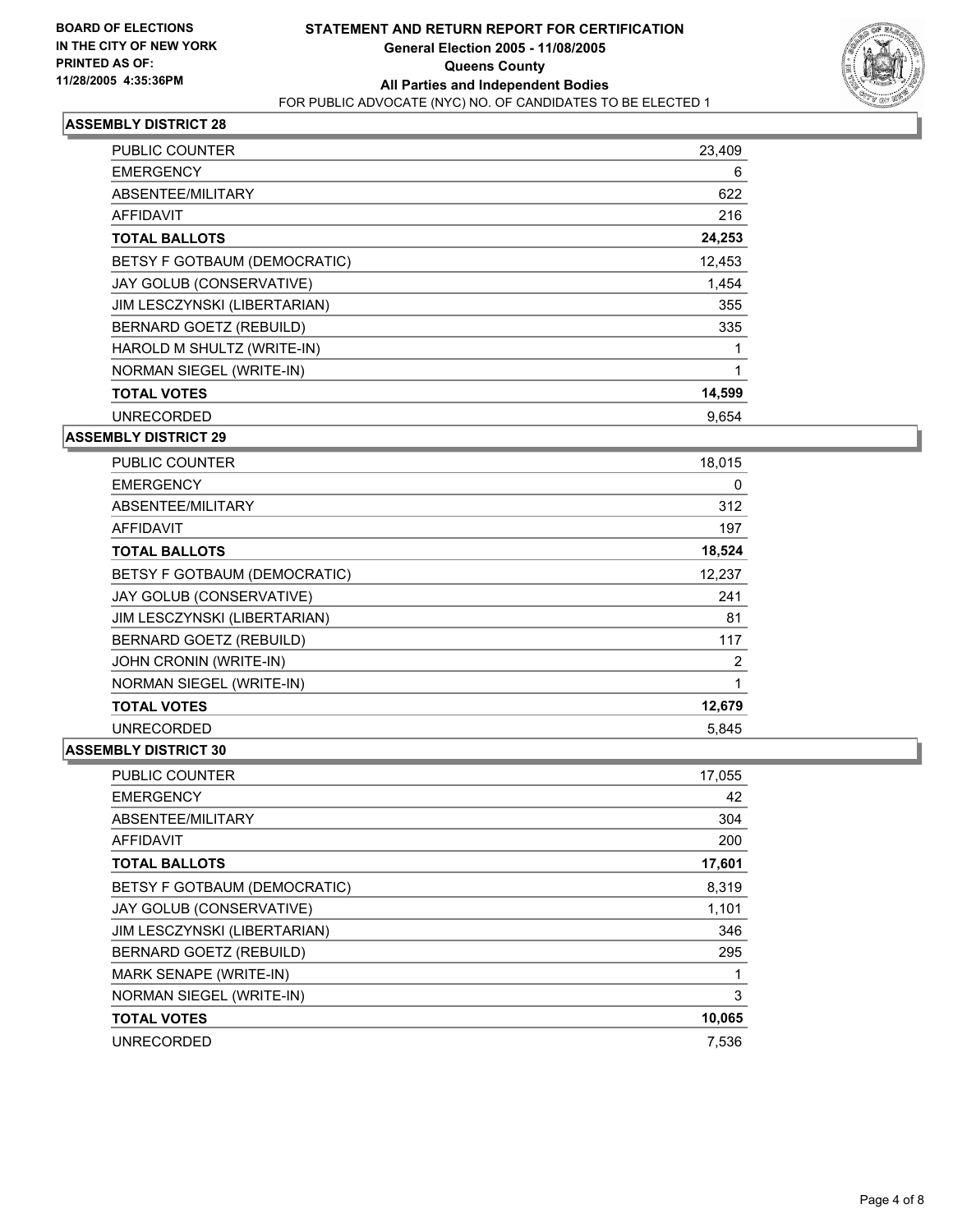

| <b>PUBLIC COUNTER</b>        | 13,761 |  |
|------------------------------|--------|--|
| <b>EMERGENCY</b>             | 139    |  |
| ABSENTEE/MILITARY            | 373    |  |
| AFFIDAVIT                    | 233    |  |
| <b>TOTAL BALLOTS</b>         | 14,506 |  |
| BETSY F GOTBAUM (DEMOCRATIC) | 9,092  |  |
| JAY GOLUB (CONSERVATIVE)     | 273    |  |
| JIM LESCZYNSKI (LIBERTARIAN) | 98     |  |
| BERNARD GOETZ (REBUILD)      | 110    |  |
| <b>TOTAL VOTES</b>           | 9,573  |  |
| <b>UNRECORDED</b>            | 4.933  |  |

## **ASSEMBLY DISTRICT 32**

| <b>PUBLIC COUNTER</b>        | 17,090 |
|------------------------------|--------|
| <b>EMERGENCY</b>             | 21     |
| ABSENTEE/MILITARY            | 200    |
| <b>AFFIDAVIT</b>             | 194    |
| <b>TOTAL BALLOTS</b>         | 17,505 |
| BETSY F GOTBAUM (DEMOCRATIC) | 11,294 |
| JAY GOLUB (CONSERVATIVE)     | 203    |
| JIM LESCZYNSKI (LIBERTARIAN) | 93     |
| BERNARD GOETZ (REBUILD)      | 120    |
| NORMAN SIEGEL (WRITE-IN)     |        |
| <b>TOTAL VOTES</b>           | 11,711 |
| <b>UNRECORDED</b>            | 5.794  |

| <b>PUBLIC COUNTER</b>        | 19,635 |
|------------------------------|--------|
| <b>EMERGENCY</b>             |        |
| ABSENTEE/MILITARY            | 208    |
| AFFIDAVIT                    | 212    |
| <b>TOTAL BALLOTS</b>         | 20,062 |
| BETSY F GOTBAUM (DEMOCRATIC) | 12,550 |
| JAY GOLUB (CONSERVATIVE)     | 550    |
| JIM LESCZYNSKI (LIBERTARIAN) | 131    |
| BERNARD GOETZ (REBUILD)      | 193    |
| <b>TOTAL VOTES</b>           | 13,424 |
| <b>UNRECORDED</b>            | 6,638  |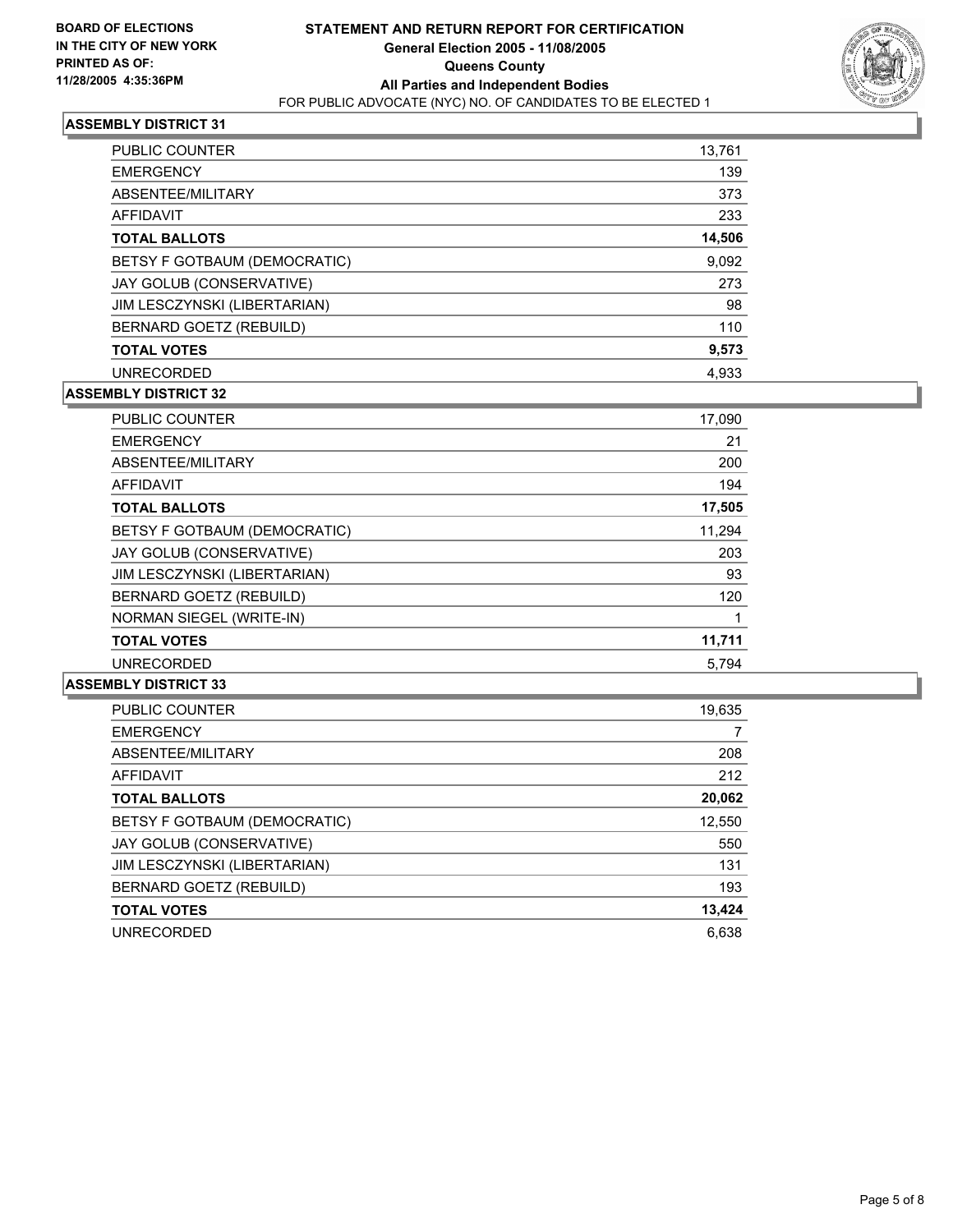

| <b>PUBLIC COUNTER</b>        | 13,968 |
|------------------------------|--------|
| <b>EMERGENCY</b>             | 6      |
| ABSENTEE/MILITARY            | 188    |
| AFFIDAVIT                    | 155    |
| <b>TOTAL BALLOTS</b>         | 14,317 |
| BETSY F GOTBAUM (DEMOCRATIC) | 7,697  |
| JAY GOLUB (CONSERVATIVE)     | 497    |
| JIM LESCZYNSKI (LIBERTARIAN) | 189    |
| BERNARD GOETZ (REBUILD)      | 153    |
| <b>TOTAL VOTES</b>           | 8,536  |
| <b>UNRECORDED</b>            | 5,781  |

## **ASSEMBLY DISTRICT 35**

| <b>PUBLIC COUNTER</b>        | 13,243 |
|------------------------------|--------|
| <b>EMERGENCY</b>             | 0      |
| ABSENTEE/MILITARY            | 299    |
| <b>AFFIDAVIT</b>             | 157    |
| <b>TOTAL BALLOTS</b>         | 13,699 |
| BETSY F GOTBAUM (DEMOCRATIC) | 7,840  |
| JAY GOLUB (CONSERVATIVE)     | 317    |
| JIM LESCZYNSKI (LIBERTARIAN) | 127    |
| BERNARD GOETZ (REBUILD)      | 129    |
| DEIGHTON HOBBS (WRITE-IN)    |        |
| <b>TOTAL VOTES</b>           | 8,414  |
| <b>UNRECORDED</b>            | 5,285  |

| <b>PUBLIC COUNTER</b>        | 15,523 |
|------------------------------|--------|
| <b>EMERGENCY</b>             | 0      |
| ABSENTEE/MILITARY            | 190    |
| AFFIDAVIT                    | 261    |
| <b>TOTAL BALLOTS</b>         | 15,974 |
| BETSY F GOTBAUM (DEMOCRATIC) | 8,471  |
| JAY GOLUB (CONSERVATIVE)     | 663    |
| JIM LESCZYNSKI (LIBERTARIAN) | 303    |
| BERNARD GOETZ (REBUILD)      | 285    |
| MICHAAEL O'KANE (WRITE-IN)   |        |
| NORMAN SIEGEL (WRITE-IN)     |        |
| <b>TOTAL VOTES</b>           | 9,724  |
| <b>UNRECORDED</b>            | 6.250  |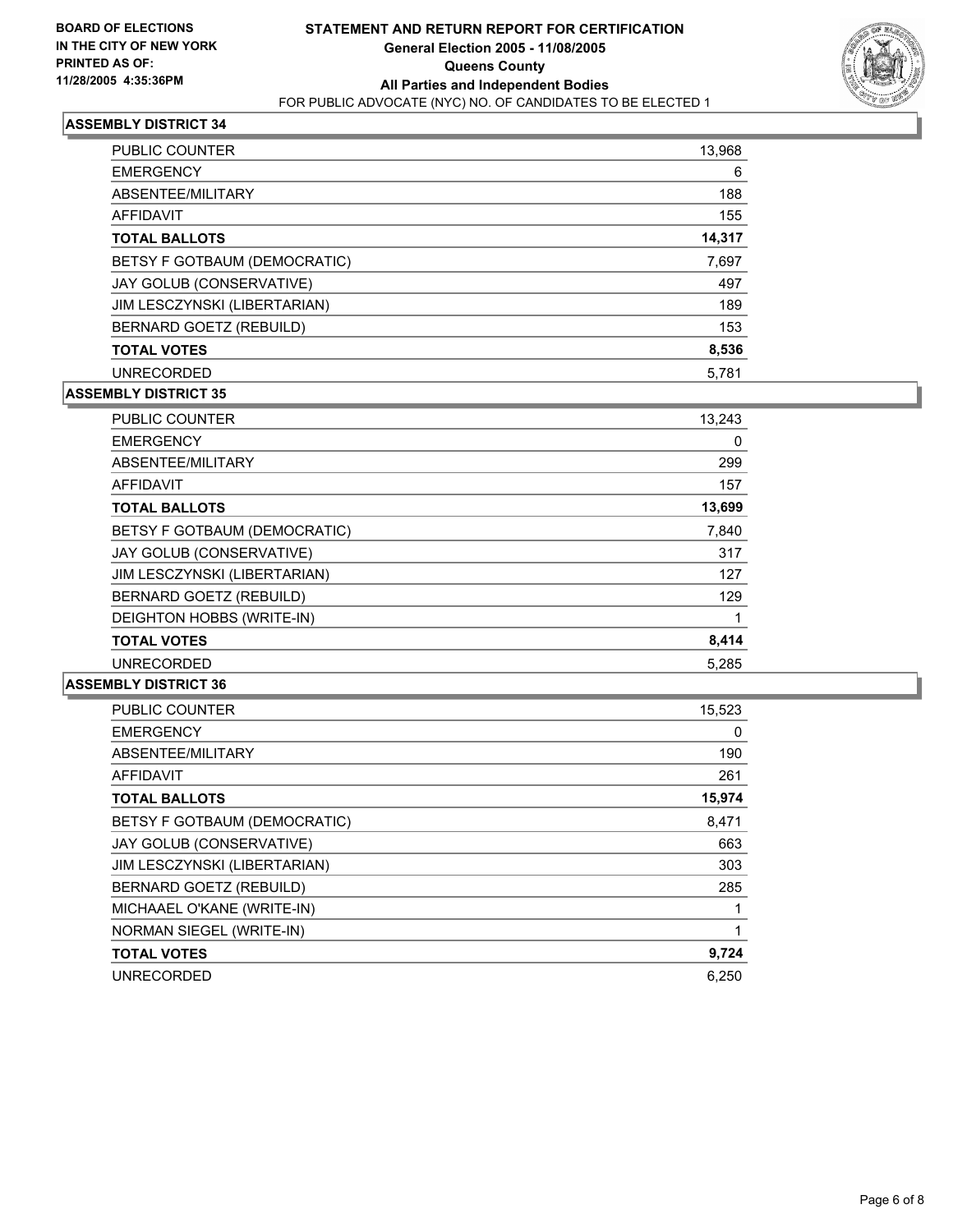

| PUBLIC COUNTER                 | 14,583 |  |
|--------------------------------|--------|--|
| <b>EMERGENCY</b>               | 23     |  |
| ABSENTEE/MILITARY              | 187    |  |
| <b>AFFIDAVIT</b>               | 214    |  |
| <b>TOTAL BALLOTS</b>           | 15,007 |  |
| BETSY F GOTBAUM (DEMOCRATIC)   | 8,508  |  |
| JAY GOLUB (CONSERVATIVE)       | 567    |  |
| JIM LESCZYNSKI (LIBERTARIAN)   | 246    |  |
| BERNARD GOETZ (REBUILD)        | 204    |  |
| <b>JESUS CHRIST (WRITE-IN)</b> |        |  |
| NORMAN SIEGEL (WRITE-IN)       | 2      |  |
| <b>TOTAL VOTES</b>             | 9,528  |  |
| <b>UNRECORDED</b>              | 5,479  |  |

#### **ASSEMBLY DISTRICT 38**

| <b>PUBLIC COUNTER</b>        | 13,748 |
|------------------------------|--------|
| <b>EMERGENCY</b>             | 12     |
| ABSENTEE/MILITARY            | 176    |
| AFFIDAVIT                    | 188    |
| <b>TOTAL BALLOTS</b>         | 14,124 |
| BETSY F GOTBAUM (DEMOCRATIC) | 6,695  |
| JAY GOLUB (CONSERVATIVE)     | 900    |
| JIM LESCZYNSKI (LIBERTARIAN) | 203    |
| BERNARD GOETZ (REBUILD)      | 230    |
| THOMAS J. BUTLER (WRITE-IN)  |        |
| <b>TOTAL VOTES</b>           | 8,029  |
| <b>UNRECORDED</b>            | 6,095  |

| <b>PUBLIC COUNTER</b>        | 10,305 |
|------------------------------|--------|
| <b>EMERGENCY</b>             | 0      |
| ABSENTEE/MILITARY            | 102    |
| AFFIDAVIT                    | 151    |
| <b>TOTAL BALLOTS</b>         | 10,558 |
| BETSY F GOTBAUM (DEMOCRATIC) | 5,620  |
| JAY GOLUB (CONSERVATIVE)     | 229    |
| JIM LESCZYNSKI (LIBERTARIAN) | 99     |
| BERNARD GOETZ (REBUILD)      | 104    |
| <b>TOTAL VOTES</b>           | 6,052  |
| <b>UNRECORDED</b>            | 4,506  |
|                              |        |